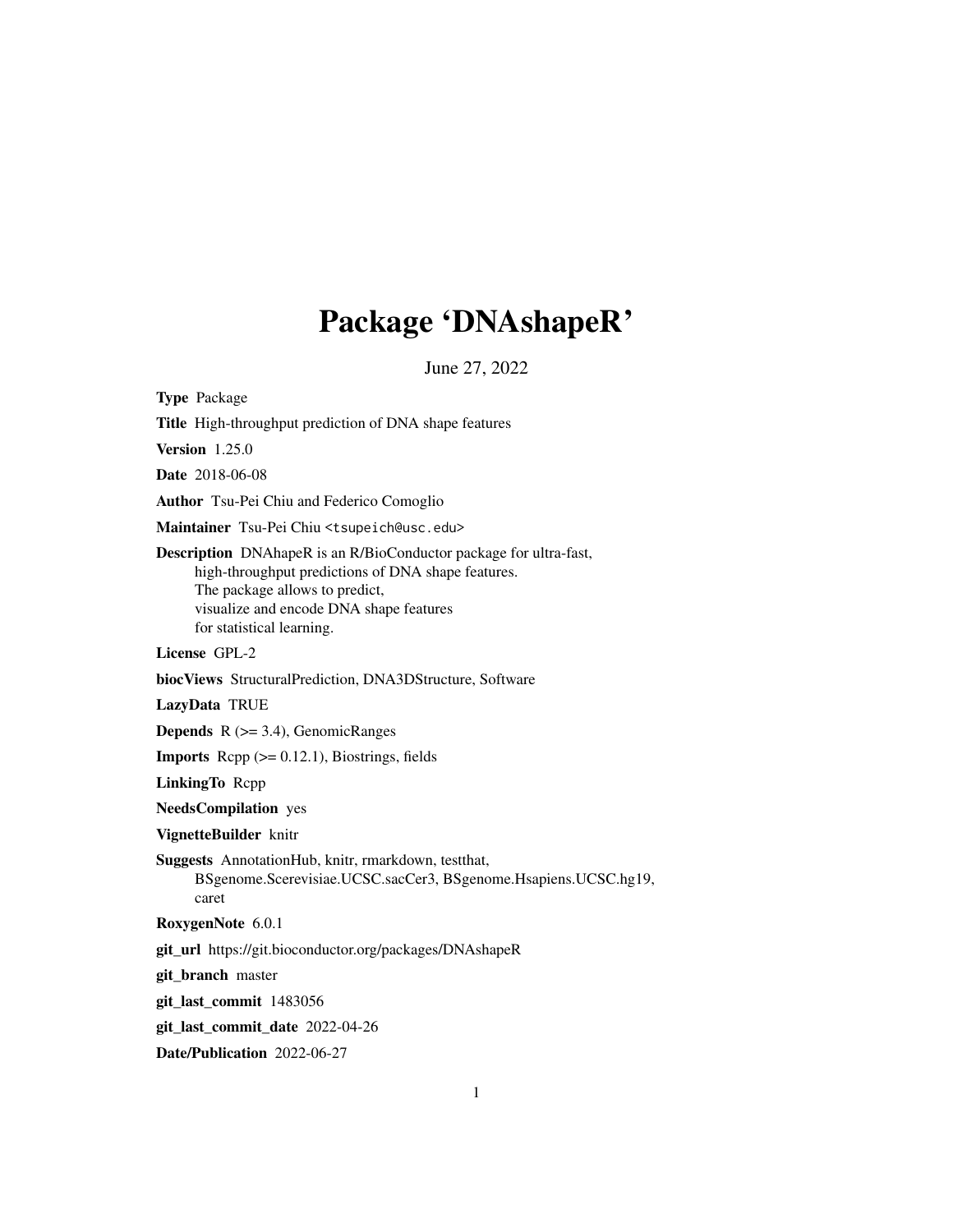# <span id="page-1-0"></span>R topics documented:

| Index | 14 |
|-------|----|

DNAshapeR-package *DNAshapeR package for high-throughput prediction of DNA shape features*

#### Description

The main functions in the package are [getFasta](#page-5-1) and [getShape](#page-6-1). Shape predictions can be additionally plotted with [plotShape](#page-9-1). See package vignette for examples.

## Details

All support questions should be posted to the Bioconductor support site: [support.bioconductor.](support.bioconductor.org) [org](support.bioconductor.org), using DNAshapeR as a tag.

#### Author(s)

Tsu-Pei Chiu and Federico Comoglio

#### References

DNAshapeR reference:

T.-P. Chiu\*, F. Comoglio\*, T. Zhou, L. Yang, R. Paro, and R. Rohs: DNAshapeR: an R/Bioconductor package for DNA shape prediction and feature encoding (2016). Bioinformatics [http://bioinform](http://bioinformatics.oxfordjournals.org/content/early/2016/01/09/bioinformatics.btv735)atics. [oxfordjournals.org/content/early/2016/01/09/bioinformatics.btv735](http://bioinformatics.oxfordjournals.org/content/early/2016/01/09/bioinformatics.btv735) (\*equal contributor in alphabetic order)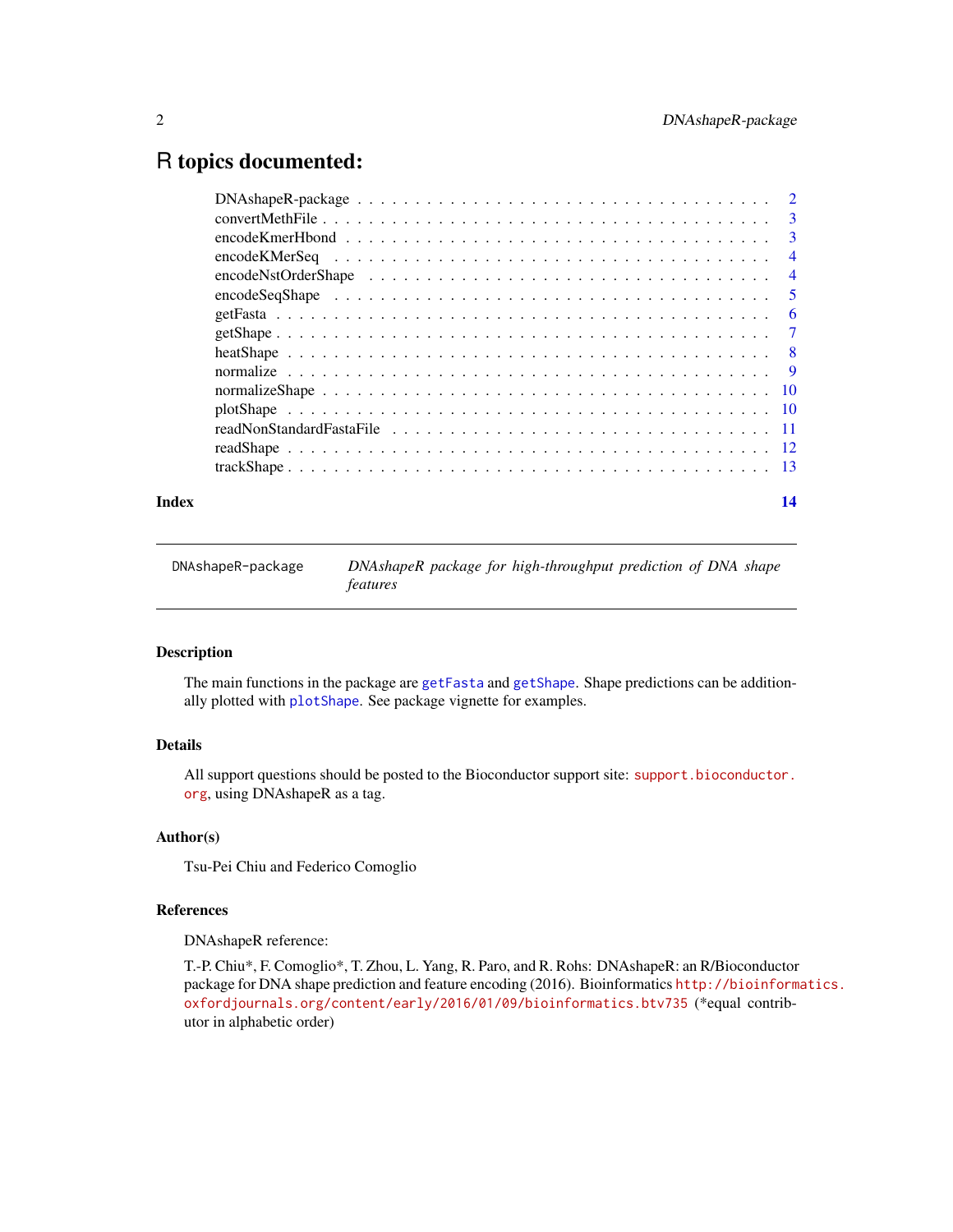<span id="page-2-0"></span>convertMethFile *Convert fasta file to methylated file format*

# Description

Convert fasta file to methylated file format

#### Usage

```
convertMethFile(fastaFileName, methPositionFileName)
```
# Arguments

fastaFileName The name of the input fasta format file, including full path to file if it is located outside the current working directory. methPositionFileName The name of the input position file indicating the methlation position

#### Value

methFileName fasta file containing methylated Cytosine

#### Author(s)

Satyanarayan Rao & Tsu-Pei Chiu

encodeKmerHbond *encode Hbond*

#### Description

encode Hbond

### Usage

encodeKmerHbond (k, dnaStringSet )

#### Arguments

| k            | k-mer sequence |
|--------------|----------------|
| dnaStringSet | dnaStringSet   |

#### Value

featureVector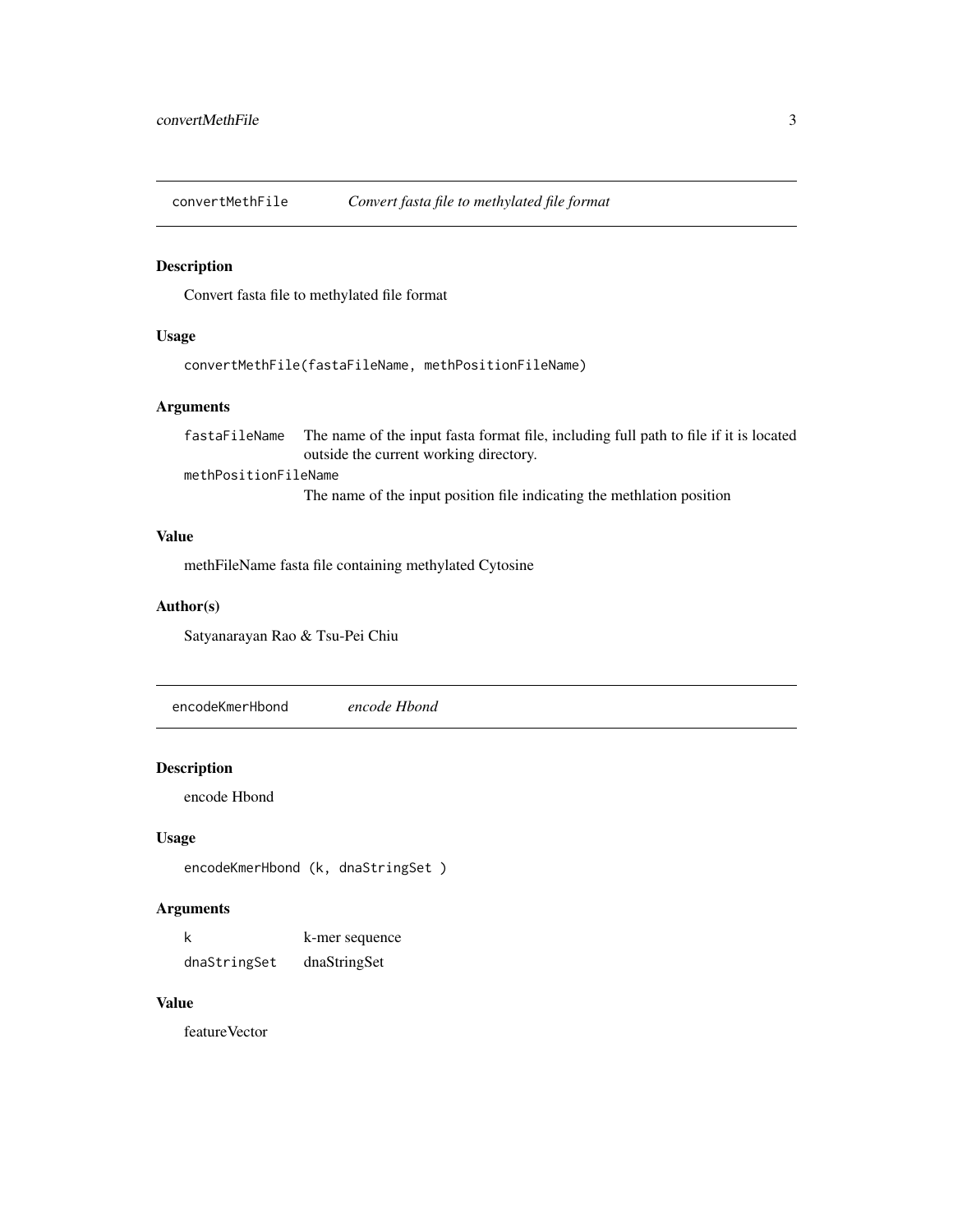<span id="page-3-0"></span>

#### Description

DNAshapeR can be used to generate feature vectors for a user-defined model. The model can be a k-mer sequence. Sequence is encoded in four binary features (i.e., in terms of 1-mers, 0001 for adenine, 0010 for cytosine, 0100 for guanine, and 1000 for thymine) at each nucleotide position (Zhou, et al., 2015). The function permits an encoding of 2-mers and 3-mers (16 and 64 binary features at each position, respectively).

# Usage

encodeKMerSeq(k, dnaStringSet)

## Arguments

| k            | A number indicating k-mer sequence encoding       |
|--------------|---------------------------------------------------|
| dnaStringSet | A DNAString Set object of the inputted fasta file |

#### Value

featureVector A matrix containing encoded features. Sequence feature is represented as binary numbers

#### Author(s)

Tsu-Pei Chiu

| encodeNstOrderShape | Encode n-st order shape features DNAshapeR can be used to generate    |
|---------------------|-----------------------------------------------------------------------|
|                     | feature vectors for a user-defined model. The model can be a shape    |
|                     | model. There are four structural parameters including MGW, Roll,      |
|                     | ProT and HelT. The second order shape features are product terms of   |
|                     | values for the same category of shape features at adjacent positions. |

# Description

Encode n-st order shape features DNAshapeR can be used to generate feature vectors for a userdefined model. The model can be a shape model. There are four structural parameters including MGW, Roll, ProT and HelT. The second order shape features are product terms of values for the same category of shape features at adjacent positions.

#### Usage

```
encodeNstOrderShape(n, shapeMatrix, shapeType)
```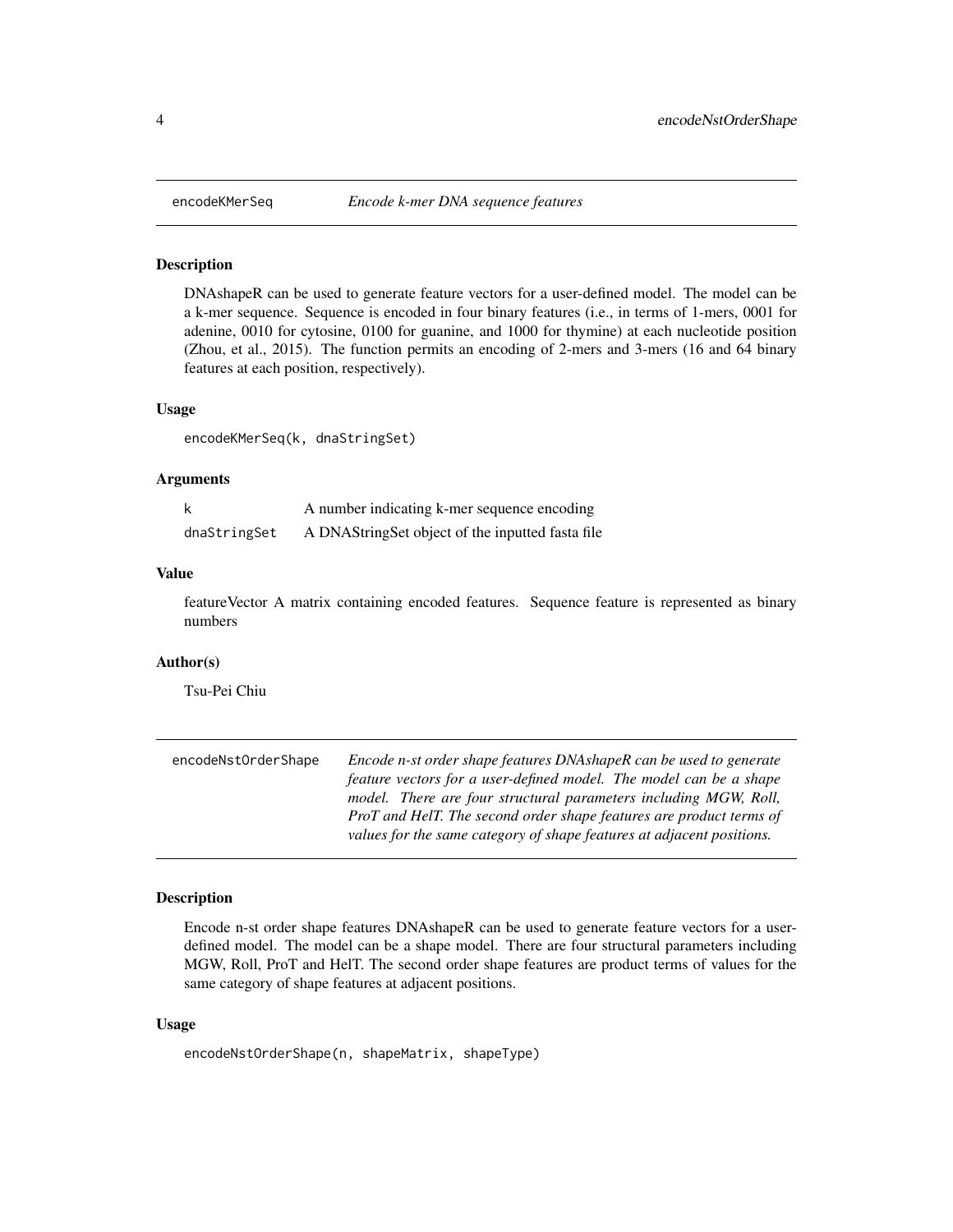# <span id="page-4-0"></span>encodeSeqShape 5

#### **Arguments**

| n,          | A number indicating n-st order shape encoding              |
|-------------|------------------------------------------------------------|
| shapeMatrix | A matrix containing DNAshape prediction result             |
| shapeType   | A character name of shape (MGW, Roll, ProT, HelT) features |

# Value

featureVector A matrix containing encoded features. shape feature is represented as continuous numbers

#### Author(s)

Tsu-Pei Chiu

encodeSeqShape *Encode k-mer DNA sequence and n-th order DNA Shape features*

#### Description

DNAshapeR can be used to generate feature vectors for a user-defined model. These models can be based on DNA sequence (1-mer, 2-mer, 3-mer) or DNA shape (MGW, Roll, ProT, HelT) features or any combination thereof. Sequence is encoded as four binary features (i.e., 0001 for adenine, 0010 for cytosine, 0100 for guanine, and 1000 for thymine, for encoding of 1-mers) at each nucleotide position (Zhou, et al., 2015). Encoding of 2-mers and 3-mers (16 and 64 binary features at each position, respectively) is also supported. Shape features include first and second order (or higher order) values for the four structural parameters MGW, Roll, ProT and HelT. The second order shape features are product terms of values for the same category of shape features at adjacent positions. The function allows to generate any subset of these features, e.g. a given shape category or first order shape features, and any desired combination of shape and sequence features. Feature encoding returns a feature matrix for a dataset of multiple sequences, in which each sequence generates a concatenated feature vector. The output of this function can be used directly for any statistical machine learning method.

#### Usage

```
encodeSeqShape(fastaFileName, shapeMatrix, featureNames, normalize)
```
#### Arguments

| fastaFileName | A character name of the input fasta format file, including full path to file if it is<br>located outside the current working directory.                                                                         |
|---------------|-----------------------------------------------------------------------------------------------------------------------------------------------------------------------------------------------------------------|
| shapeMatrix   | A matrix containing DNA shape prediction result                                                                                                                                                                 |
| featureNames  | A vector containing a combination of user-defined sequence and shape parame-<br>ters. The parameters can be any combination of "k-mer", "n-shape", "n-MGW",<br>"n-ProT", "n-Roll", "n-HelT" (k, n are integers) |
| normalize     | A logical indicating whether to perform normalization. Default to TRUE.                                                                                                                                         |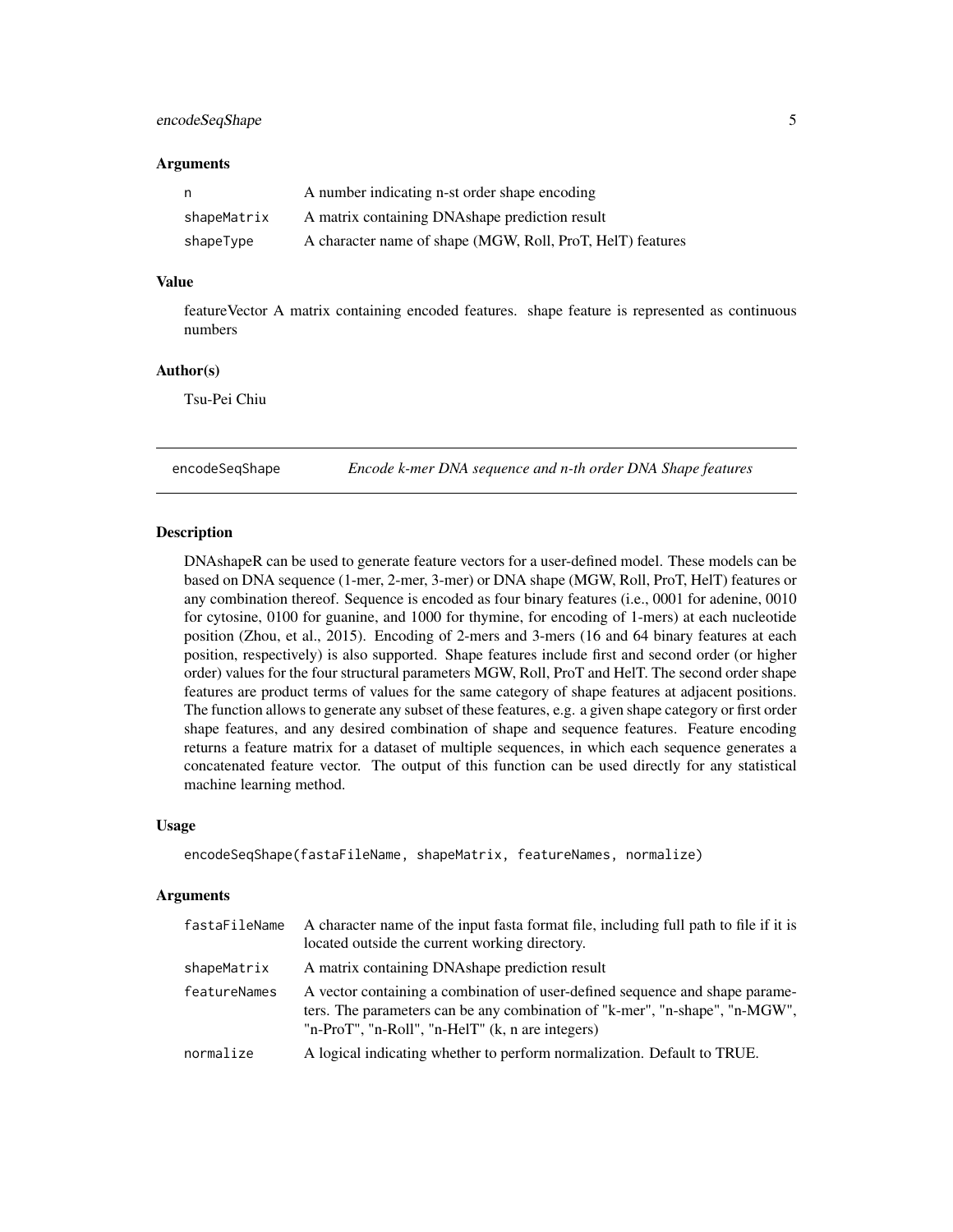#### <span id="page-5-0"></span>Value

featureVector A matrix containing encoded features. Sequence features are represented as binary numbers, while shape features are represented as real numbers.

#### Author(s)

Tsu-Pei Chiu

# Examples

```
fn <- system.file("extdata", "CGRsample_short.fa", package = "DNAshapeR")
pred <- getShape(fn)
featureNames <- c("1-shape")
featureVector <- encodeSeqShape(fn, pred, featureNames)
```
<span id="page-5-1"></span>

| getFasta |
|----------|
|----------|

Extract fasta sequence given a set of genomic intervals and a reference *genome.*

#### Description

DNAshapeR can predict DNA shape features from custom FASTA files or directly from genomic coordinates in the form of a GRanges object within BioConductor (see <https://bioconductor.org/packages/release/bioc/html/ for more information).

#### Usage

```
getFasta(GR, BSgenome, width = 1e3, filename = 'tmp.fa')
```
#### Arguments

| GR       | A GRanges object indicating genomic coordinates                                                                                |
|----------|--------------------------------------------------------------------------------------------------------------------------------|
| BSgenome | A BS genome object indicating the genome of interest                                                                           |
| width    | A number indicating a fixed width of sequences                                                                                 |
| filename | The Name of the input fasta format file, including full path to file if it is located<br>outside the current working directory |

#### Value

writes a fasta file

#### Author(s)

Federico Comoglio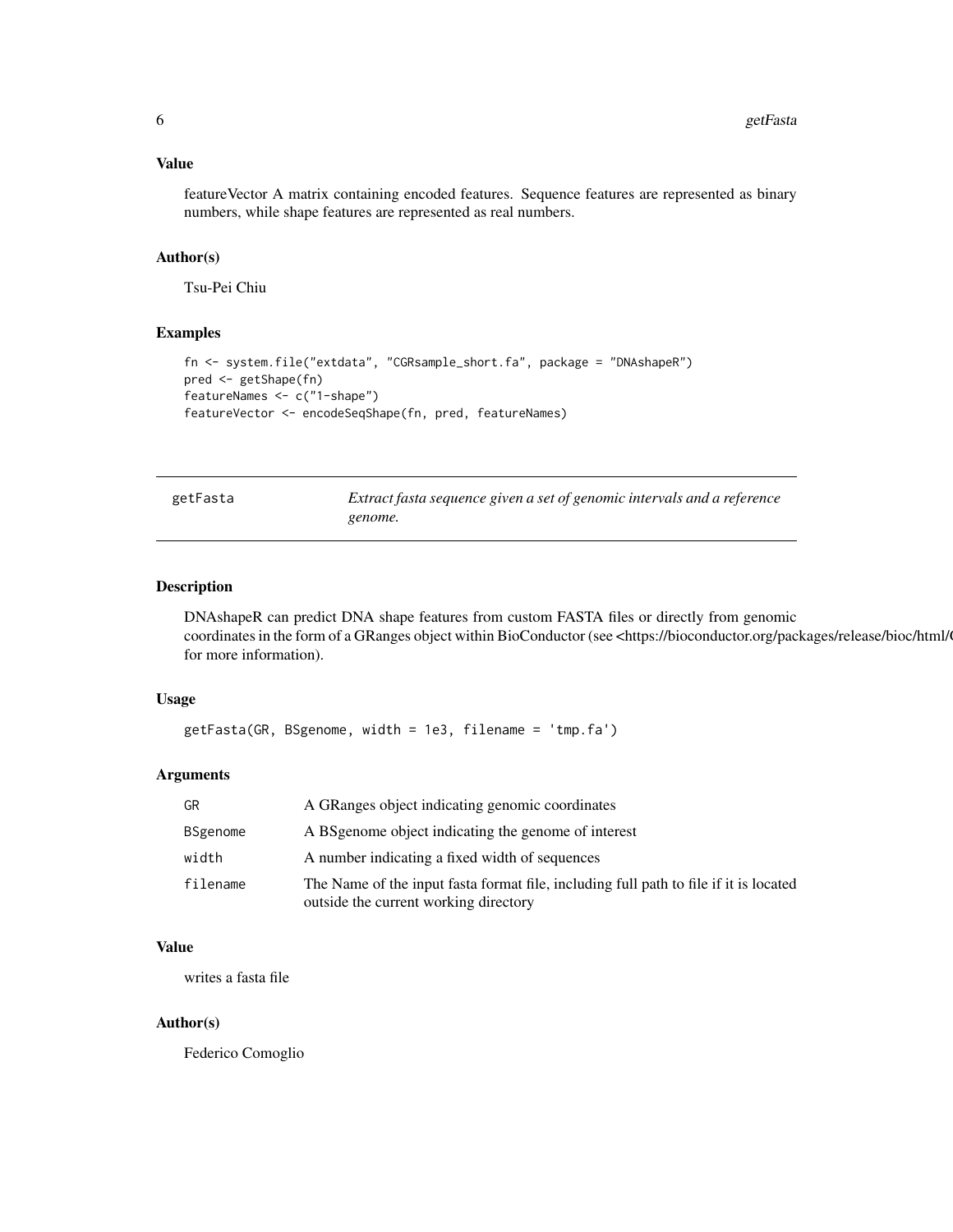#### <span id="page-6-0"></span>getShape 7 and 3 and 3 and 3 and 3 and 3 and 3 and 3 and 3 and 3 and 3 and 3 and 3 and 3 and 3 and 3 and 3 and 3 and 3 and 3 and 3 and 3 and 3 and 3 and 3 and 3 and 3 and 3 and 3 and 3 and 3 and 3 and 3 and 3 and 3 and 3 a

#### Examples

```
gr <- GRanges(seqnames = c("chrI"),
strand = c("+", "-", "+"),
ranges = IRanges(start = c(100, 200, 300), width = 100))
library(BSgenome.Scerevisiae.UCSC.sacCer3)
getFasta(gr, BSgenome = Scerevisiae, width = 100, filename = "tmp.fa")
fn \leq "tmp.fa"
pred <- getShape(fn)
```
getShape *Predict DNA shape from a FASTA file*

#### **Description**

The DNA prediction uses a sliding pentamer window where structural features unique to each of the 512 distinct pentamers define a vector of minor groove width (MGW), Roll, propeller twist (ProT), and helix twist (HelT) at each nucleotide position (Zhou, et al., 2013). MGW and ProT define basepair parameter whereas Roll and HelT represent base pair-step parameters. The values for each DNA shape feature as function of its pentamer sequence were derived from all-atom Monte Carlo simulations where DNA structure is sampled in collective and internal degrees of freedom in combination with explicit counter ions (Zhang, et al., 2014). The Monte Carlo simulations were analyzed with a modified Curves approach (Zhou, et al., 2013). Through data mining, average values for each shape feature were calculated for the on average 44 occurrences of each pentamer in an ensemble of Monte Carlo trajectories for 2,121 DNA fragments of 12-27 base pairs in length. DNAshapeR predicts four DNA shape features, which were observed in various co-crystal structures playing an important role in specific protein-DNA binding. The core prediction algorithm enables ultra-fast, high-throughput predictions of shape features for thousands of genomic sequences and is implemented in C++. Since it is likely that features describing additional structural properties or equivalent features derived from different experimental or computational sources will become available, the package has a flexible modular design that easily allows future expansions. In the latest version, we further added additional 9 DNA shape features beyond our previous set of 4 features, and expanded our available repertoire to a total of 13 features, including 6 inter-base pair or base pair-step parameters (HelT, Rise, Roll, Shift, Slide, and Tilt), 6 intra-base pair or base pair-step parameters (Buckle, Opening, ProT, Shear, Stagger, and Stretch), and MGW.

#### Usage

getShape(filename, shapeType = 'Default', parse = TRUE, methylate = FALSE, methylatedPosFile = NULL)

#### Arguments

| filename  | The name of input fasta format file, including full path to file if it is located<br>outside the current working directory.  |
|-----------|------------------------------------------------------------------------------------------------------------------------------|
| shapeType | A character indicating the shape parameters which can be "MGW", "ProT",<br>"Roll", "HelT" or "All" (meaning all four shapes) |
| parse     | A logical value indicating whether parse the prediction result                                                               |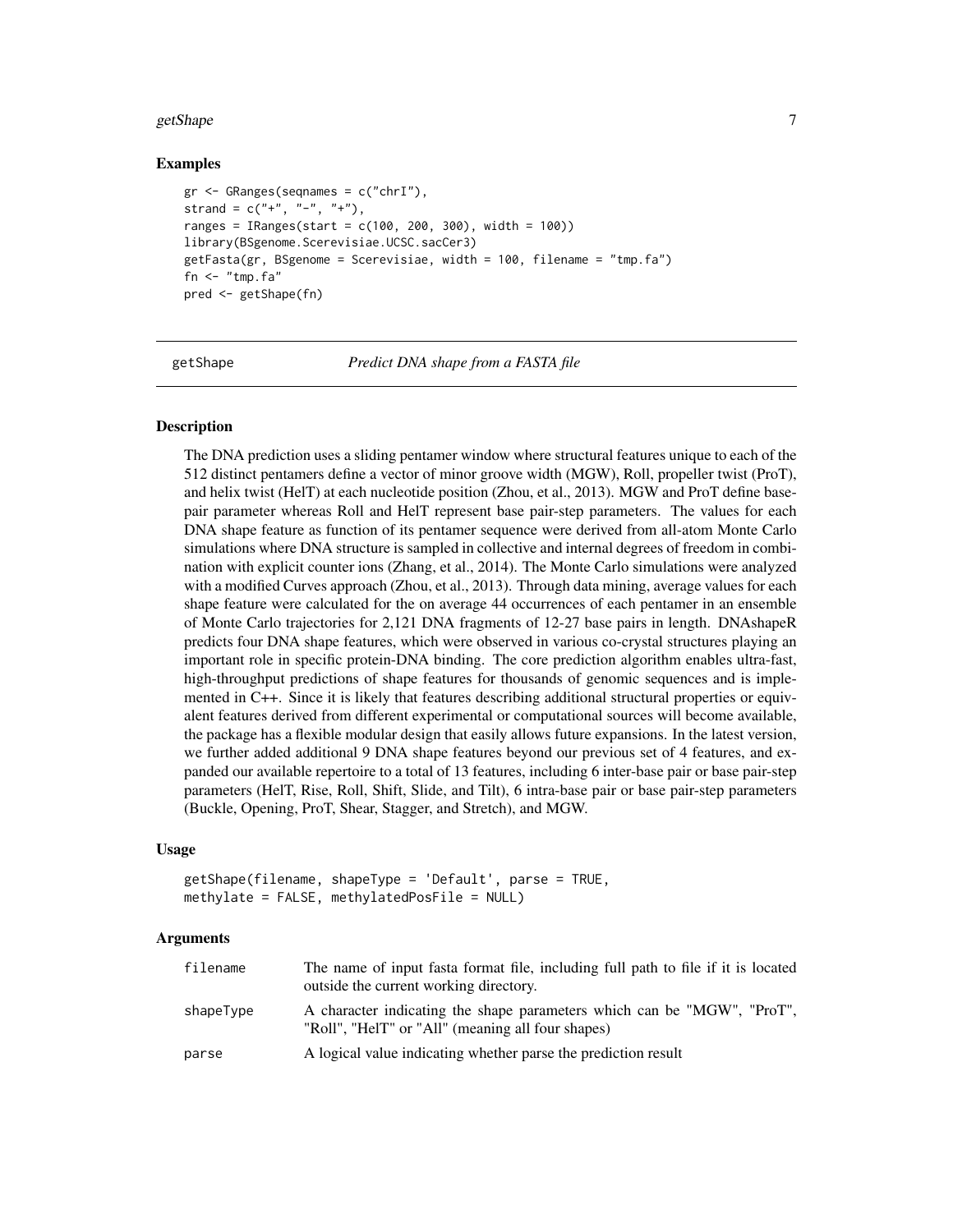<span id="page-7-0"></span>8 heatShape

methylate A logical value indicating wheter consider methlatation methylatedPosFile The name of input postion file indicating methlated position

# Details

Predict biophysical feature

Our previous work explained protein-DNA binding specificity based on correlations between MGW and electrostatic potential (EP) observed in experimentally available structures (Joshi, et al., 2007). However, A/T and C/G base pairs carry different partial charge distributions in the minor groove (due primarily to the guanine amino group), which will affect minor-groove EP. We developed a high-throughput method to predict minor-groove EP based on data mining of results from solving the nonlinear Poisson-Boltzmann calculations (Honig & Nicholls, 1995) on 2,297 DNA structures derived from Monte Carlo simulations. DNAshapeR includes EP as an additional feature.

#### Value

shapeList A List containing shapre prediction result

#### Author(s)

Federico Comoglio & Tsu-Pei Chiu

#### Examples

```
fn <- system.file("extdata", "CGRsample.fa", package = "DNAshapeR")
pred <- getShape(fn)
```
heatShape *Plot heatmap of DNA shape features*

#### **Description**

Plot heatmap of DNA shape features

#### Usage

```
heatShape(shapeMatrix, nBins, ordRow = NULL, useRaster = TRUE, ... )
```
#### Arguments

| shapeMatrix | A matrix containing DNAshape prediction results.                                                                                                                                                                                    |
|-------------|-------------------------------------------------------------------------------------------------------------------------------------------------------------------------------------------------------------------------------------|
| nBins       | An integer specifying the number of equally-sized bins in which shape predic-<br>tions should be aggregated. Summarized predictions can be visualized by setting<br>$nBins=1$ .                                                     |
| ordRow      | A numeric vector (of the same length as the number of rows of shape Matrix)<br>defining the permutation of the rows of shapeMatrix to be used for plotting.<br>Default to NULL, i.e. rows are ordered by coefficients of variation. |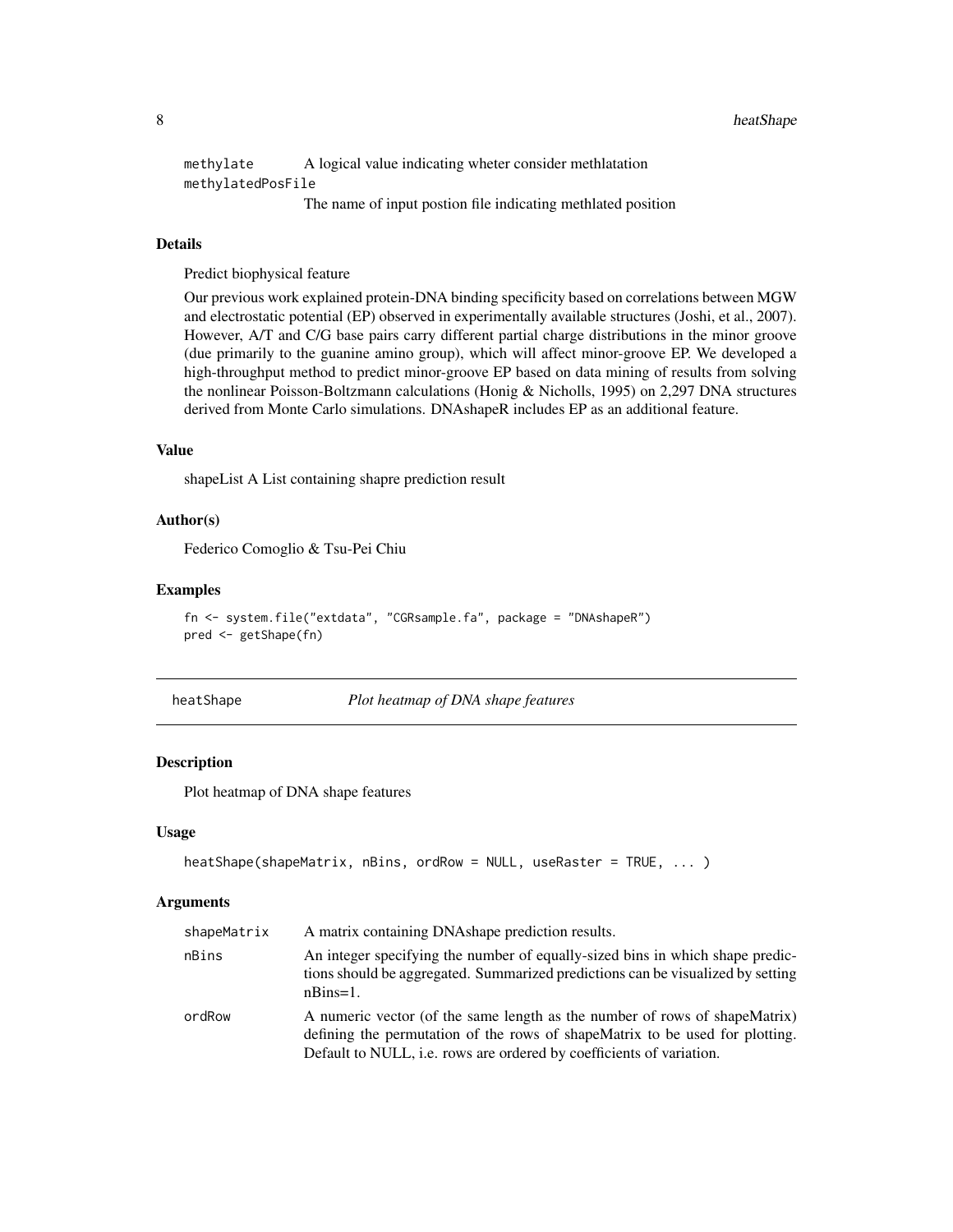#### <span id="page-8-0"></span>normalize 9

| useRaster | Logical, if TRUE a bitmap raster is used to plot the image instead of polygons<br>(see ?graphics::image for details). |
|-----------|-----------------------------------------------------------------------------------------------------------------------|
| $\cdot$   | Additional parameters to be passed to the image plot function (see ?fields::image.plot<br>for details).               |

# Value

Called for its effects

# Author(s)

Federico Comoglio

# Examples

```
fn <- system.file("extdata", "CGRsample.fa", package = "DNAshapeR")
pred <- getShape(fn)
library(fields)
heatShape(pred$MGW, 20)
```
normalize *Min-Max normalization*

#### Description

Min-Max normalization

#### Usage

normalize(x, max, min)

## Arguments

| X   | A matrix containing encoded features              |
|-----|---------------------------------------------------|
| max | A number maximum number for Min-Max Normalization |
| min | A number minimum number for Min-Max Normalization |

#### Value

featureVector A matrix containing encoded features. shape feature is represented as continuous numbers

## Author(s)

Tsu-Pei Chiu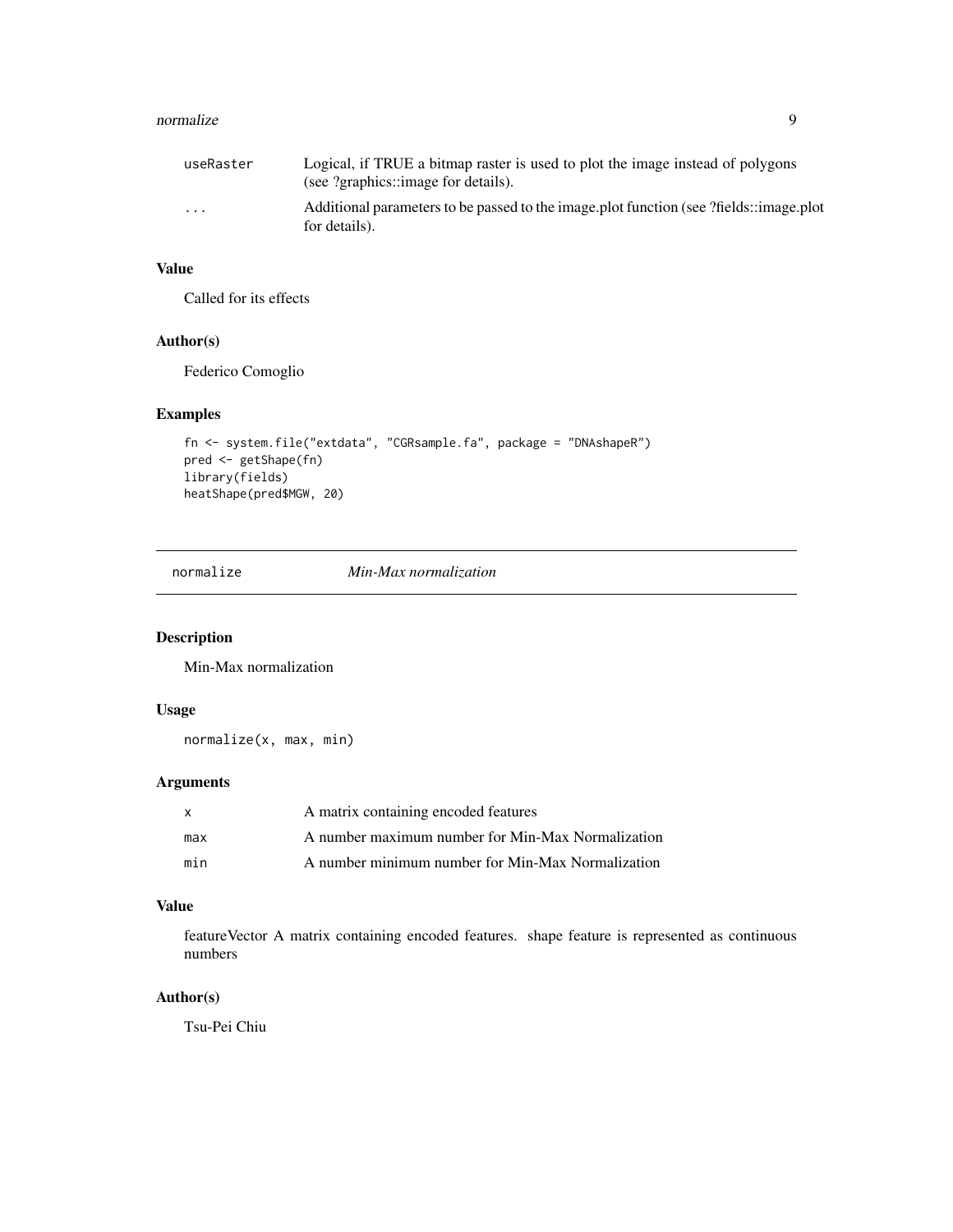<span id="page-9-0"></span>

#### Description

Normalize n-st order shape features

#### Usage

normalizeShape(featureVector, thOrder, shapeType, normalize)

#### Arguments

|           | feature Vector A matrix containing encoded features.                    |
|-----------|-------------------------------------------------------------------------|
| thOrder   | A number indicating n-st order shape encoding                           |
| shapeType | A character name of shape (MGW, Roll, ProT, HelT) features              |
| normalize | A logical indicating whether to perform normalization. Default to TRUE. |

#### Value

featureVector A matrix containing encoded features.

# Author(s)

Tsu-Pei Chiu

<span id="page-9-1"></span>plotShape *Plot metaprofiles of DNA shape features*

#### Description

DNA shape features can be visualized as aggregated line plots (also known as metaprofiles, see Comoglio et al., 2015), heat maps (Yang et al., 2014) and genome browser tracks (Chiu et al., 2014).

# Usage

```
plotShape(shapeMatrix, background = NULL,
colDots = rgb( 0, 0, 1, 0.1),colDotsBg = rgb( 0, 0, 0, 0.1),colLine = 'steelblue', colLineBg = 'gray50', cex = 0.5, lwd = 2, ylim, ...)
```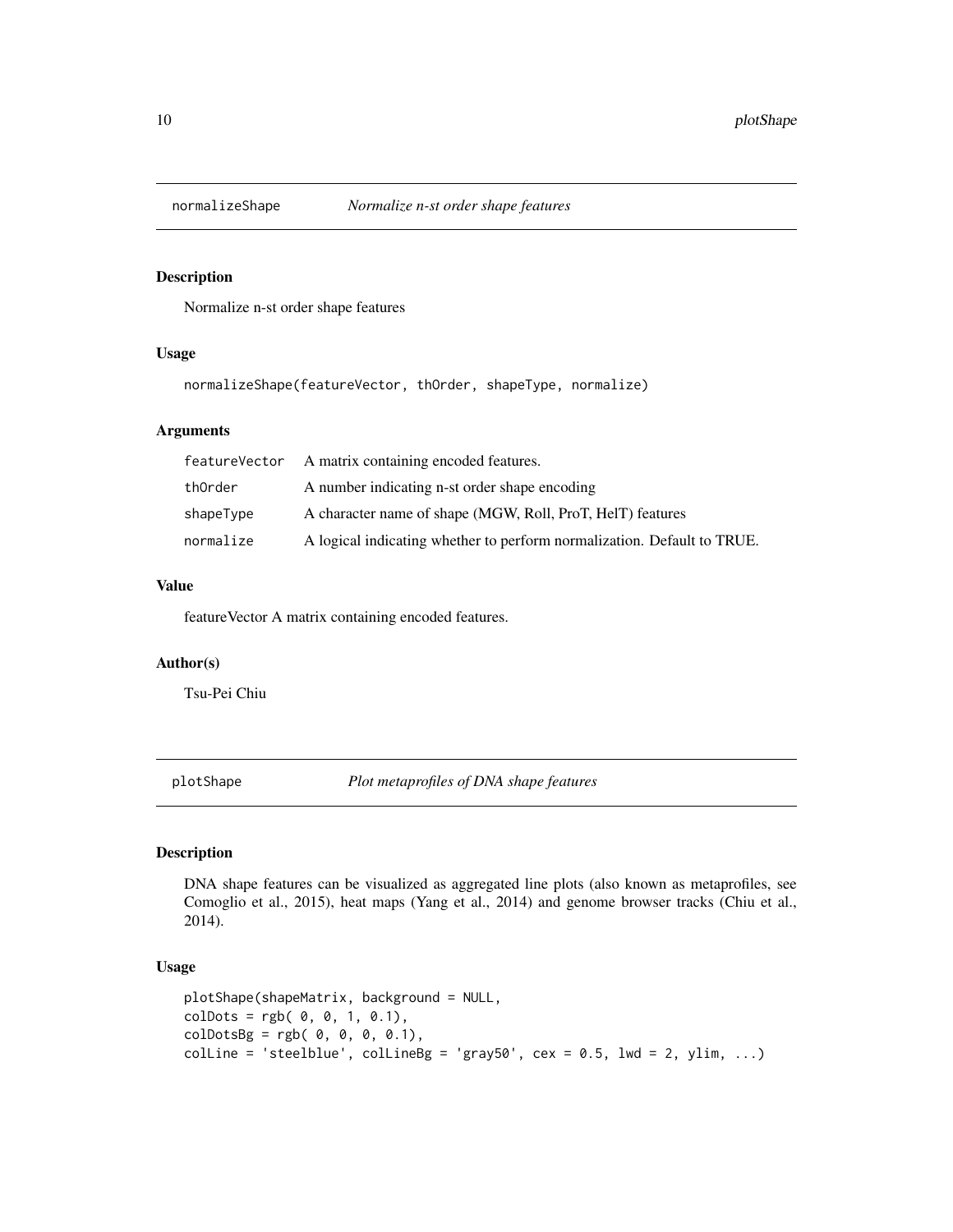# <span id="page-10-0"></span>Arguments

| shapeMatrix | A matrix containing DNAshape prediction results                                                                                             |
|-------------|---------------------------------------------------------------------------------------------------------------------------------------------|
| background  | A matrix containing DNAshape prediction results for a set of background re-<br>gions. Default to NULL, <i>i.e.</i> background not provided. |
| colDots     | A character vector specifying the color of the points representing the column<br>mean of shapeMatrix. Default to rgb $(0, 0, 1, 0.1)$ .     |
| colDotsBg   | A character vector specifying the color of the points representing the column<br>mean of background. Default to rgb $(0, 0, 0, 0.1)$ .      |
| colLine     | A character string giving the color name of line representing the column mean<br>of shapeMatrix. Default to 'steelblue'.                    |
| colLineBg   | A character string giving the color name of line representing the column mean<br>of background. Default to 'gray50'.                        |
| cex         | A numerical value giving the amount by which plotting text and symbols should<br>be magnified relative to the default. Default to 0.5.      |
| lwd         | A numerical value specifying the line width. Default to 2.                                                                                  |
| ylim        | A numerical vector of size 2 specifying the y-axis plot range.                                                                              |
| $\cdots$    | Additional parameters to be passed to the R plot function.                                                                                  |

# Value

Called for its effects

### Author(s)

Federico Comoglio

# Examples

```
fn <- system.file("extdata", "CGRsample.fa", package = "DNAshapeR")
pred <- getShape(fn)
plotShape(pred$MGW)
plotShape(pred$ProT)
plotShape(pred$Roll)
plotShape(pred$HelT)
```
readNonStandardFastaFile

*Read the position fasta file*

# Description

Read the position fasta file

# Usage

readNonStandardFastaFile(filename)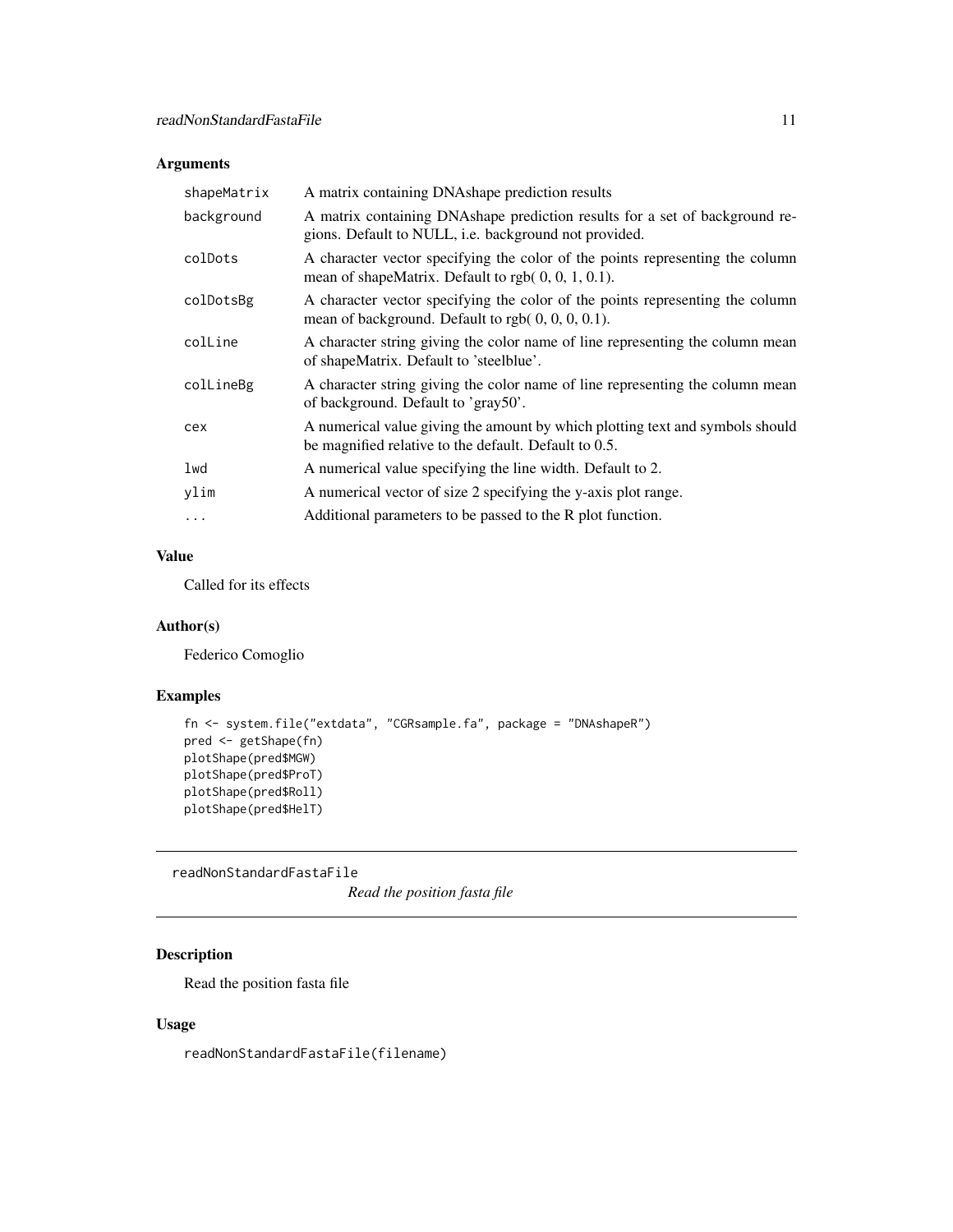# <span id="page-11-0"></span>Arguments

filename The name of the input position file indicating the methlation position

# Value

df dataframe

# Author(s)

Satyanarayan Rao & Tsu-Pei Chiu

readShape *Read (parse) DNA shape predictions*

# Description

Read DNA shape predictions

#### Usage

```
readShape(filename)
```
# Arguments

filename character name of the file containing shape predictions, including full path to file if it is located outside the current working directory.

# Value

shapeMatrix matrix containing the shape prediction result

#### Author(s)

Federico Comoglio & Tsu-Pei Chiu

## Examples

```
fn <- system.file("extdata", "CGRsample.fa", package = "DNAshapeR")
pred <- readShape(fn)
```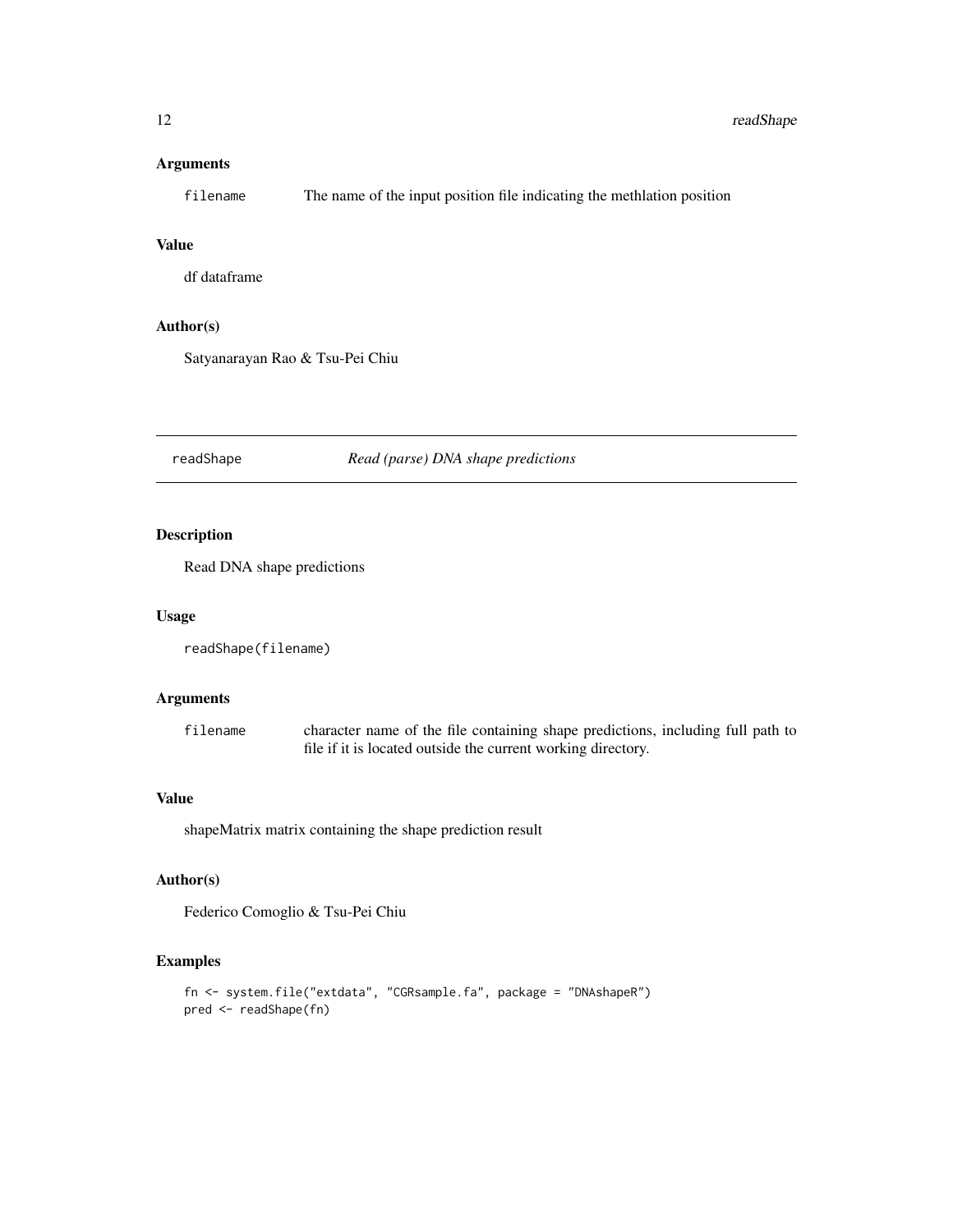<span id="page-12-0"></span>

# Description

Plot track view of DNA shape features

# Usage

trackShape( filename, shapeList )

# Arguments

| filename  | The name of the input fasta format file, including full path to file if it is located |
|-----------|---------------------------------------------------------------------------------------|
|           | outside the current working directory                                                 |
| shapeList | A list containing four DNAshape prediction results                                    |

# Value

Called for its effects

## Note

None.

# Author(s)

Tsu-Pei Chiu

# Examples

```
fn2 <- system.file("extdata", "SingleSeqsample.fa", package = "DNAshapeR")
pred2 <- getShape(fn2)
trackShape(fn2, pred2) # Only for single sequence file
```